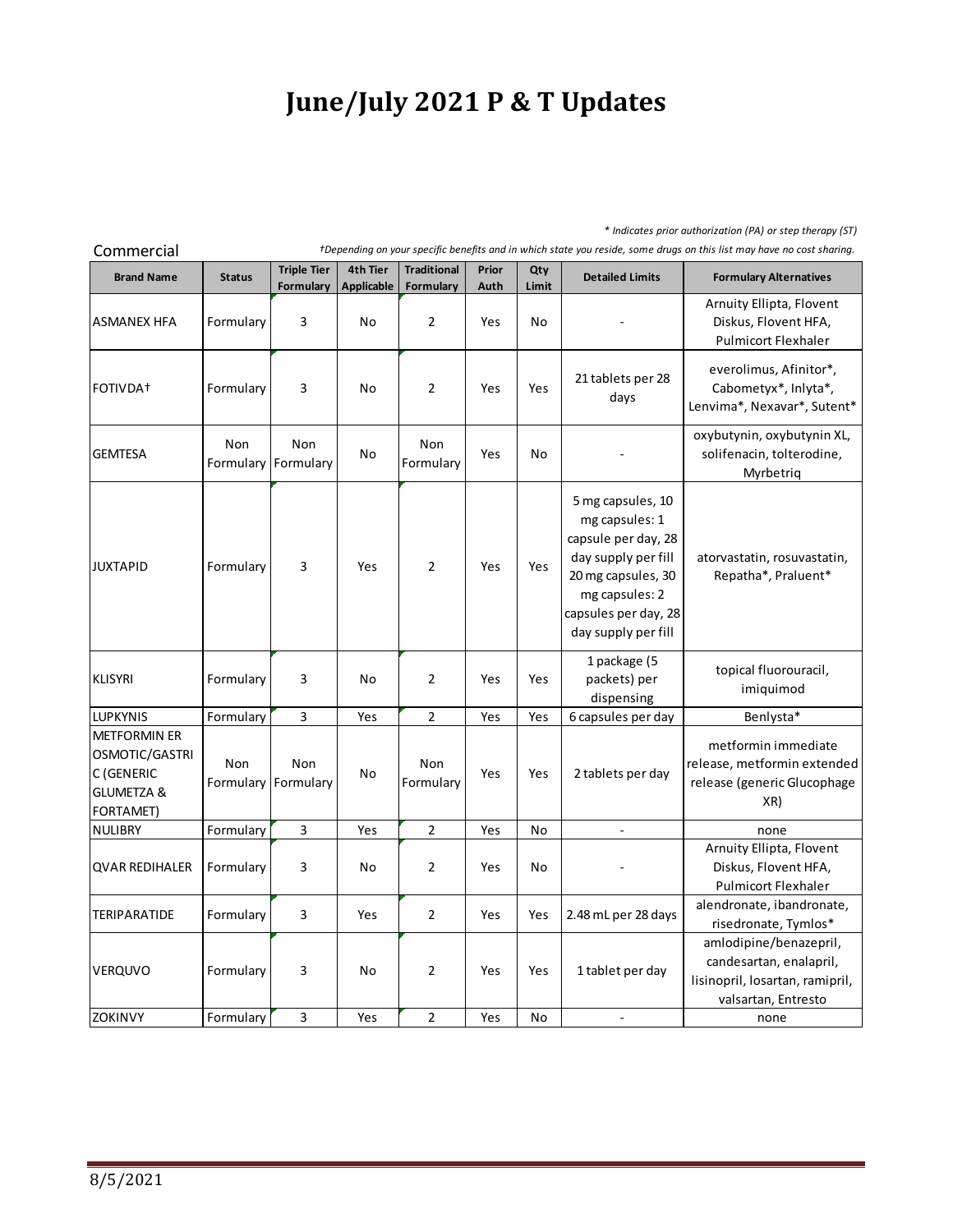| <b>CHIP</b>                                                                 |               |                                   |               |              |                                                                                                                                                                    | * Indicates prior authorization (PA) or step therapy (ST)                                                |
|-----------------------------------------------------------------------------|---------------|-----------------------------------|---------------|--------------|--------------------------------------------------------------------------------------------------------------------------------------------------------------------|----------------------------------------------------------------------------------------------------------|
| <b>Brand Name</b>                                                           | <b>Status</b> | <b>Tier</b>                       | Prior<br>Auth | Qty<br>Limit | <b>Detailed Limits</b>                                                                                                                                             | <b>Formulary Alternatives</b>                                                                            |
| <b>ASMANEX HFA</b>                                                          | Formulary     | 2                                 | Yes           | No           |                                                                                                                                                                    | Arnuity Ellipta, Flovent Diskus, Flovent<br>HFA, Pulmicort Flexhaler                                     |
| <b>FOTIVDA</b>                                                              | Formulary     | $\overline{2}$                    | Yes           | Yes          | 21 tablets per 28 days                                                                                                                                             | everolimus, Afinitor*, Cabometyx*,<br>Inlyta*, Lenvima*, Nexavar*, Sutent*                               |
| <b>GEMTESA</b>                                                              | Non           | <b>Non</b><br>Formulary Formulary | Yes           | No           |                                                                                                                                                                    | oxybutynin, oxybutynin XL, solifenacin,<br>tolterodine, Myrbetriq                                        |
| <b>JUXTAPID</b>                                                             | Formulary     | $\overline{2}$                    | Yes           | Yes          | 5 mg capsules, 10 mg<br>capsules: 1 capsule per<br>day, 28 day supply per fill<br>20 mg capsules, 30 mg<br>capsules: 2 capsules per<br>day, 28 day supply per fill | atorvastatin, rosuvastatin, Repatha*,<br>Praluent*                                                       |
| <b>KLISYRI</b>                                                              | Formulary     | $\overline{2}$                    | Yes           | Yes          | 1 package (5 packets) per<br>dispensing                                                                                                                            | topical fluorouracil, imiquimod                                                                          |
| <b>LUPKYNIS</b>                                                             | Formulary     | $\overline{2}$                    | Yes           | Yes          | 6 capsules per day                                                                                                                                                 | Benlysta*                                                                                                |
| <b>METFORMIN ER</b><br>OSMOTIC/GASTRIC<br>(GENERIC GLUMETZA)<br>& FORTAMET) | Non           | Non<br>Formulary Formulary        | Yes           | Yes          | 2 tablets per day                                                                                                                                                  | metformin immediate release,<br>metformin extended release (generic<br>Glucophage XR)                    |
| <b>NULIBRY</b>                                                              | Formulary     | $\overline{2}$                    | Yes           | No           |                                                                                                                                                                    | none                                                                                                     |
| <b>QVAR REDIHALER</b>                                                       | Formulary     | $\overline{2}$                    | Yes           | No           |                                                                                                                                                                    | Arnuity Ellipta, Flovent Diskus, Flovent<br>HFA, Pulmicort Flexhaler                                     |
| <b>TERIPARATIDE</b>                                                         | Formulary     | 2                                 | Yes           | Yes          | 2.48 mL per 28 days                                                                                                                                                | alendronate, ibandronate, risedronate,<br>Tymlos*                                                        |
| VERQUVO                                                                     | Formulary     | 2                                 | Yes           | Yes          | 1 tablet per day                                                                                                                                                   | amlodipine/benazepril, candesartan,<br>enalapril, lisinopril, losartan, ramipril,<br>valsartan, Entresto |
| <b>ZOKINVY</b>                                                              | Formulary     | $\overline{2}$                    | Yes           | No           |                                                                                                                                                                    | none                                                                                                     |

GHP Family *\* Indicates prior authorization (PA) or step therapy (ST)*

÷,

| <b>Brand Name</b> | <b>Status</b>    | <b>GHP Family</b><br>Formulary<br><b>Tier</b> | <b>Prior Auth</b> | Qty<br>Limit | <b>Detailed Limits</b> | <b>Formulary Alternative(s)</b> |
|-------------------|------------------|-----------------------------------------------|-------------------|--------------|------------------------|---------------------------------|
| KLISYRI           | Non<br>Formulary | Non<br>Formulary                              | Yes               |              |                        | fluorouracil, imiquimod         |
| ILUPKYNIS         | Non<br>Formulary | Non<br>Formulary                              | Yes               | No           |                        | Benlysta                        |
| NULIBRY           | Formulary        | Brand                                         | Yes               | No           |                        | Not applicable                  |
| IZOKINVY          | Formulary        | Brand                                         | Yes               | No           |                        | Not applicable                  |
|                   |                  |                                               |                   |              |                        |                                 |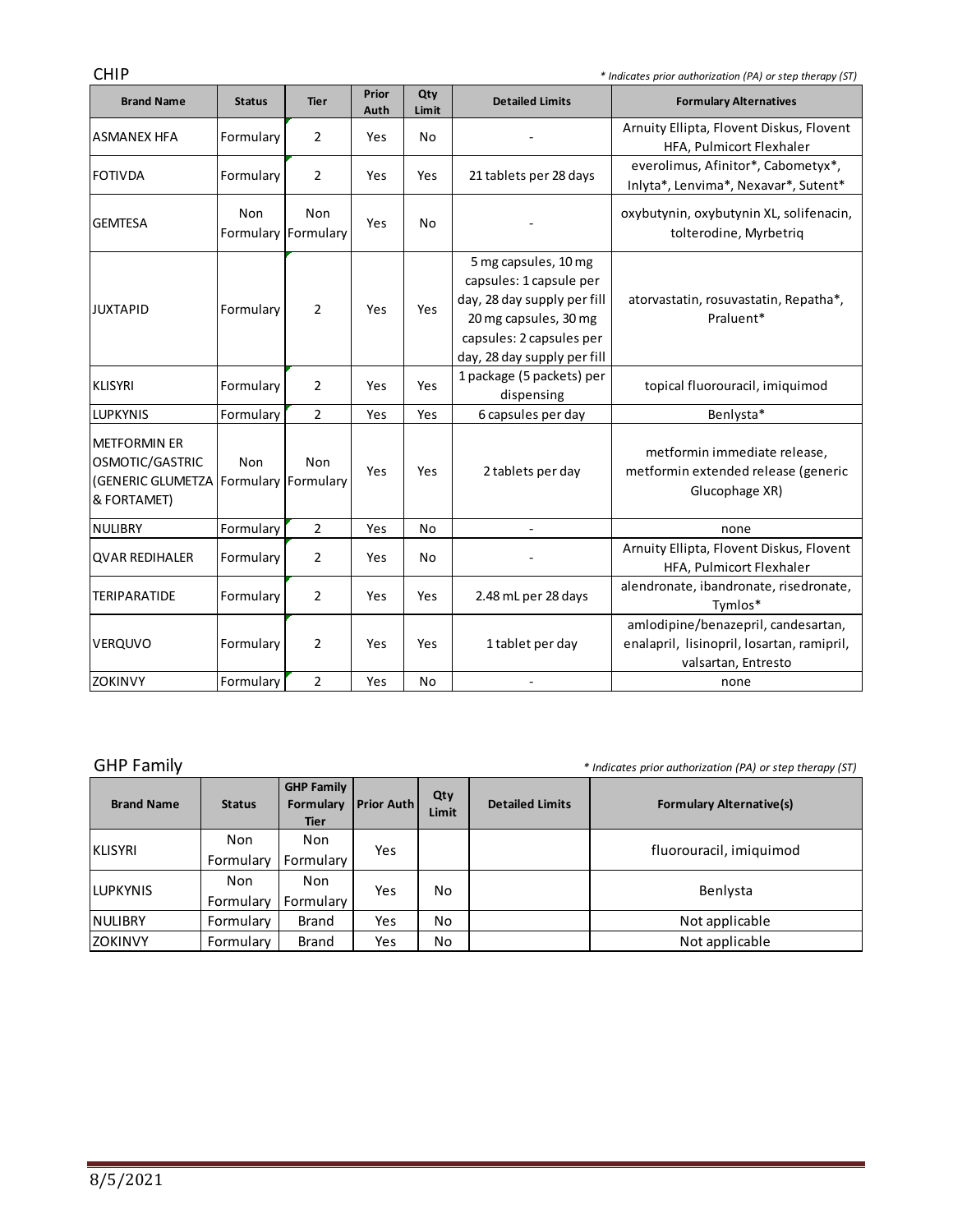Geisinger Gold

*\* Indicates prior authorization (PA) or step therapy (ST)*

and the control of the control of

| <b>Brand Name</b> | <b>Status</b>    | \$0 Deductible<br>Formulary   | <b>Standard</b><br>Formulary | Prior<br>Auth | Qty<br>Limit | <b>Detailed Limits</b>  | <b>Formulary Alternative(s)</b>                                                                                                                                                                       |
|-------------------|------------------|-------------------------------|------------------------------|---------------|--------------|-------------------------|-------------------------------------------------------------------------------------------------------------------------------------------------------------------------------------------------------|
| <b>FENSOLVI</b>   | Formulary        | Specialty                     | 25%<br>coinsurance           | Yes           | Yes          | 1 kit every 6 months    | Lupron Depot-Ped, Triptodur*,<br>SupprelinLA*                                                                                                                                                         |
| <b>FOTIVDA</b>    | Formulary        | Specialty                     | 25%<br>coinsurance           | Yes           | Yes          | 21 tablets/28 days      | Afinitor*, Cabometyx*,<br>everolimus*, Inlyta*, Lenvima*,<br>Nexavar*, Sutent*, temsirolimus,<br>Opdivo*, Yervoy*, Keytruda*,<br>Votrient*, Bavencio*                                                 |
| <b>GEMTESA</b>    | Non<br>Formulary |                               |                              |               |              |                         | Tolterodine ER, oxybutynin,<br>oxybutynin XL, tolterodine,<br>trospium, trospium ER,<br>solifenacin, Myrbetriq                                                                                        |
| <b>JEMPERLI</b>   | Formulary        | Specialty                     | 25%<br>coinsurance           | Yes           | No.          |                         | Keytruda*                                                                                                                                                                                             |
| <b>KLISYRI</b>    | Non<br>Formulary |                               |                              |               |              |                         | imiquimod cream, fluorouracil<br>cream/solution                                                                                                                                                       |
| <b>LUPKYNIS</b>   | Formulary        | Specialty                     | 25%<br>coinsurance           | Yes           | Yes          | ules/day, 30 day supply | Benlysta*                                                                                                                                                                                             |
| NULIBRY           | Formulary        | Specialty                     | 25%<br>coinsurance           | Yes           | <b>No</b>    |                         | none                                                                                                                                                                                                  |
| RYBREVANT         | Formulary        | Specialty                     | 25%<br>coinsurance           | Yes           | No           |                         | none                                                                                                                                                                                                  |
| <b>VERQUVO</b>    | Formulary        | <b>Brand Non</b><br>Preferred | 25%<br>coinsurance           | Yes           | Yes          | 1 tablet/day            | benazepril, captopril, enalapril,<br>fosinopril, lisinopril, quinapril,<br>trandolapril, ramipril, candesartan,<br>valsartan, losartan, bisoprolol,<br>carvedilol, metoprolol, Entresto,<br>Corlanor* |
| <b>ZOKINVY</b>    | Formulary        | Specialty                     | 25%<br>coinsurance           | Yes           |              |                         | none                                                                                                                                                                                                  |
| ZYNLONTA          | Formulary        | Specialty                     | 25%<br>coinsurance           | Yes           | No           |                         | Monjuvi*, Polivy*, Xpovio*                                                                                                                                                                            |